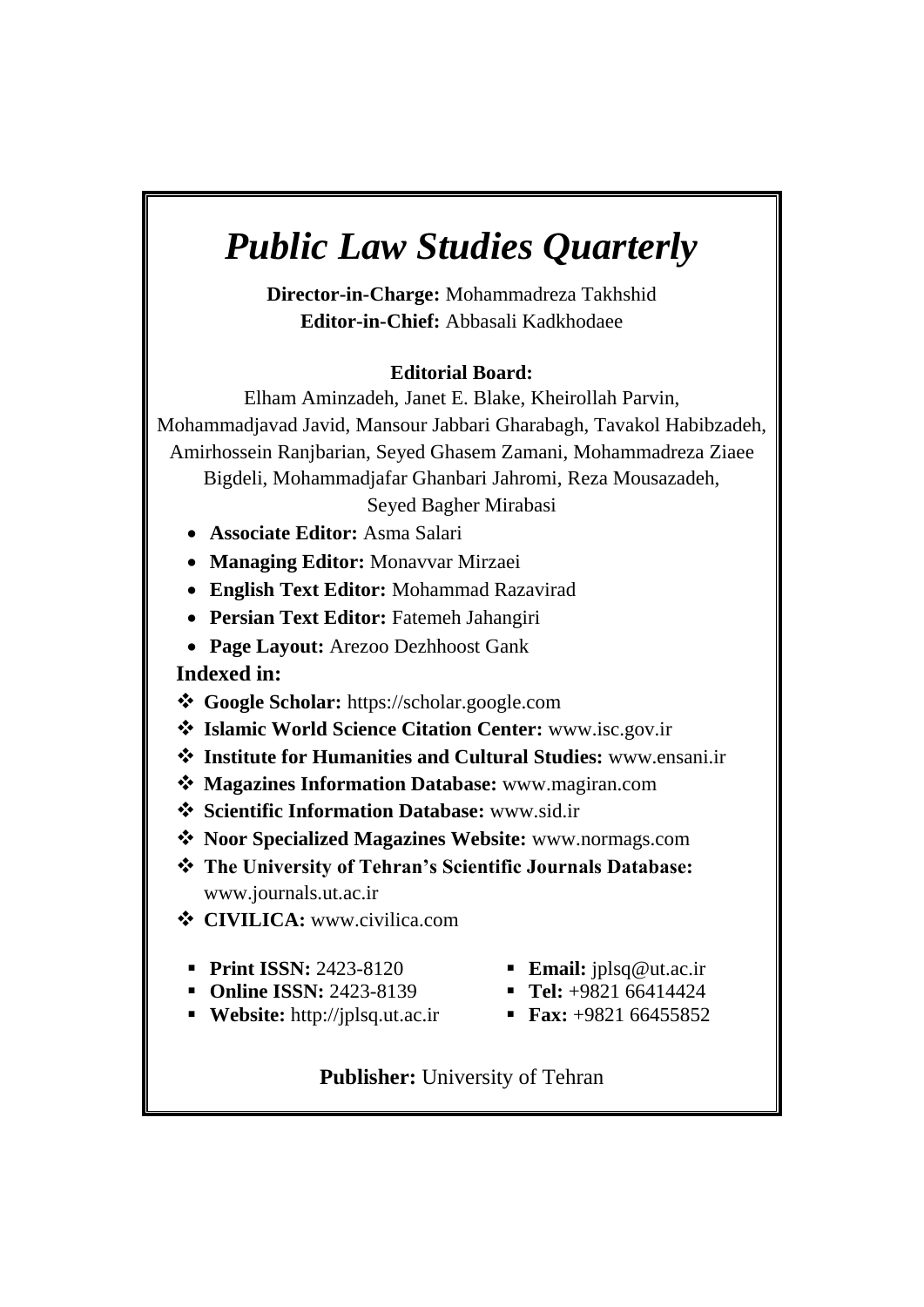### **Public Law Studies Quarterly Vol. 49, No. 3, Autumn 2019**

### **Table of Content**

| Conceptual Framework of Derivative Responsibility of International Organizations in                                                                            |
|----------------------------------------------------------------------------------------------------------------------------------------------------------------|
|                                                                                                                                                                |
| Ahmad Momenirad, Mohammad Setayeshpur                                                                                                                          |
| Judicial Review of the Non-Ratification of the Executive Regulations in Iran in the Light                                                                      |
|                                                                                                                                                                |
| Moslem Aghaeetog                                                                                                                                               |
| Hossein Rezazadeh, Elham Aminzadeh                                                                                                                             |
| Legal Assessment of Organizational Structure and Functions of Competition Council 4<br>Abbas Sheikholeslami, Omid Ebrahimi                                     |
| Valiollah Noori, Seyed Ghasem Zamani, Masoud Raei                                                                                                              |
| The Genealogy of the Basics of Right and Assignment and their Effects in Legal                                                                                 |
| Mohammad Javad Javid, Mohammad Mahdi Khosravi                                                                                                                  |
| The Case of Uganda in ICC; the Victory of Justice at the Price of Peace and State                                                                              |
| Javad Salehi, Hossein Aghai Janat Makan                                                                                                                        |
| Seyed Ebadelah Jahanbin, Aliakbar Gorji                                                                                                                        |
| The Mutual Effect on National Criminal Courts Decisions and International Criminal                                                                             |
|                                                                                                                                                                |
| Mohammad Abangah, Mohammadali Mahdavi Sabet, Mohammad Ashouri, Mohammadali<br>Ardebili                                                                         |
| <b>Environmental Liability System in the EU with Due Consideration to the 2004 Directive 10</b><br>Massoud Alizadeh, Seyed Mahmood Yousefzadeh, Farhad Bagheri |
| Margin of Appreciation of the Enforcement of the Security Council Sanctions                                                                                    |
|                                                                                                                                                                |
| Siamak Karamzadeh, Abdollah Abedini                                                                                                                            |
| EU Human Rights Mechanism in Transnational Interactions, from Theory to Practice 12                                                                            |
| Mahzad Saffarinia                                                                                                                                              |
| The Legal Status of Activities Affecting Underwater Cultural Heritage 13<br>Mohammad Razavirad, Janet Blake                                                    |
| Substance and Basis of Obligation to Ensure Respect Humanitarian Law on the View of                                                                            |
|                                                                                                                                                                |
| Mostafa Fazaeli                                                                                                                                                |
| Palestine, UNESCO and the Protection of the Cultural Heritage against Destruction                                                                              |
|                                                                                                                                                                |
| Maysam Haghseresht, Alireza Arashpuor                                                                                                                          |
| Deprivation of Nationality of Bahraini Nationals from the Viewpoint of International                                                                           |
|                                                                                                                                                                |
|                                                                                                                                                                |
| Gholamali Ghasemi                                                                                                                                              |
| The Right to Public Health in the Light of Development of Intellectual Property                                                                                |
|                                                                                                                                                                |
| Mostafa Bakhtiarvand, Shiva Jamali Nezhad                                                                                                                      |
| Examining the Rules Governing the Destruction of Cultural Heritage in Non-                                                                                     |
| International Armed Conflicts, with Emphasis on ISIL's Performance 18<br>Seyed Hesamoddin Lesani, Yalda Naghizadeh                                             |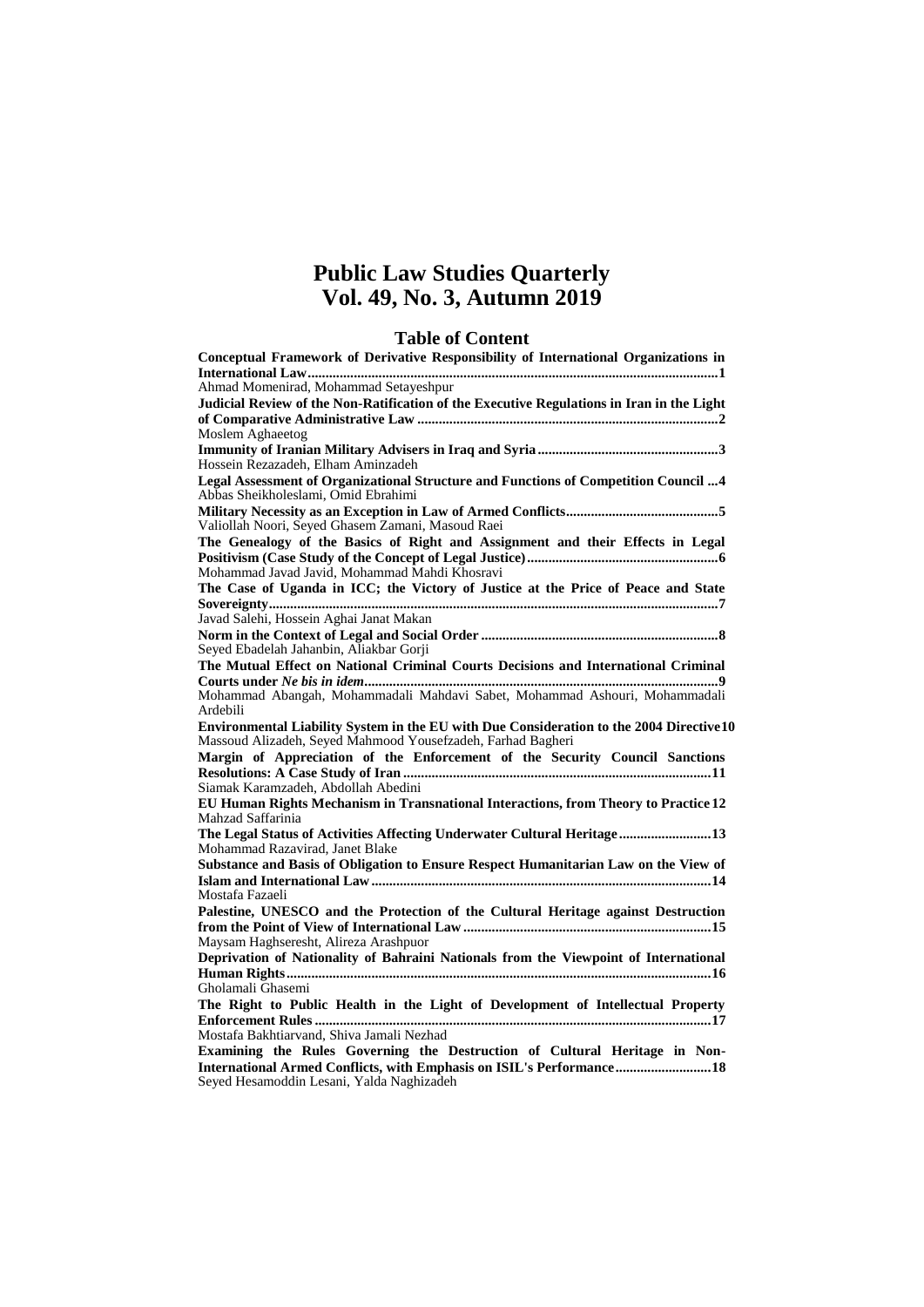### **Conceptual Framework of Derivative Responsibility of International Organizations in International Law**

**Ahmad Momenirad1\* , Mohammad Setayeshpur<sup>2</sup>**

#### **Abstract**

Increasing international organizations as active subjects of international law, their role in the commission of internationally wrongful acts has also increased. Organizations not only have committed internationally wrongful acts independently but also playing a role in wrongful acts committed by States or other international organizations in some way. This has led to address the international responsibility of international organizations in connection with the act of State or other international organizations in addition to the independent responsibility of international organizations. It has been known as derivative responsibility and has been addressed in the field of State responsibility before. While International Law Commission (*hereinafter* I. L. C.) has not clarified it well in its Draft Articles on Responsibility of International Organizations (2011) (*hereinafter* ARIO), there are considerable difference which need to be explained, despite the similarities between the concept of derivative responsibility of international organizations and the said conception in the field of State responsibility. Aid or assistance, direction and control, coercion and circumvention are regarded as four exclusive situations in the scope of derivative responsibility of international organizations in which the contribution (also known as distribution) of responsibility is not similar in each of the situations in question. The spectrum of the said distribution is very broad so relatively in responsibility and also circumstance in precluding wrongfulness would be observed.

#### **Keywords**

International Organization, Derivative Responsibility, International Responsibility, Indirect Responsibility, Secondary Responsibility.

2. Ph.D. Student in International Law, University of Qom, Qom, Iran. Email: mohammadsetayeshpur@yahoo.com

<sup>1.</sup> Associate Prof., Department of Public Law, Faculty of Law and Political Science, University of Tehran, Tehran, Iran (Corresponding Author). Email: momenirad@ut.ac.ir

Received: September 27, 2017 - Accepted: March 18, 2018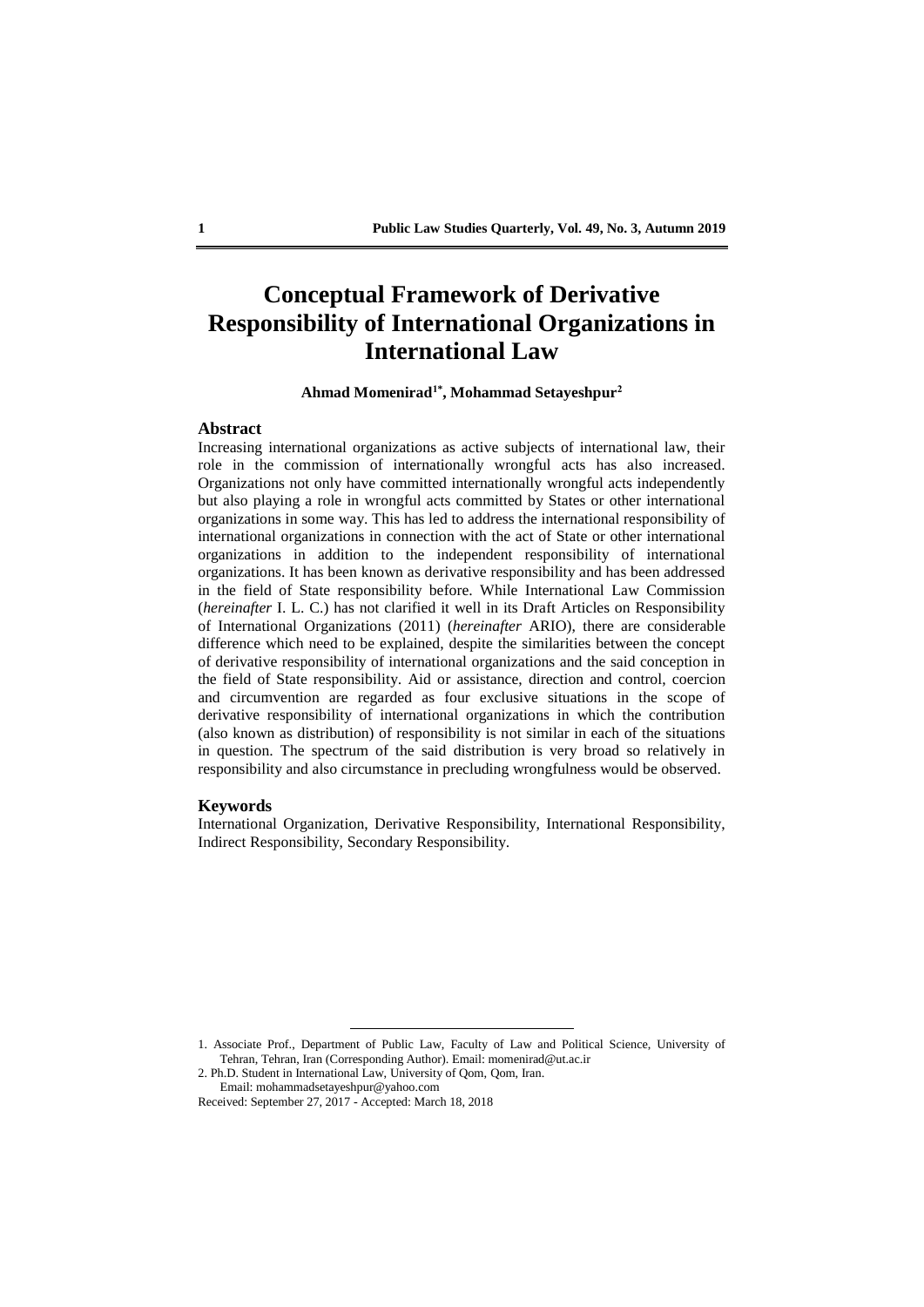# **Judicial Review of the Non-Ratification of the Executive Regulations in Iran in the Light of Comparative Administrative Law**

#### **Moslem Aghaeetog\***

#### **Abstract**

Sometimes legislator confers to the administrative bodies the ratification of the executive regulations. In such cases, the refrainment or procrastination of the administration would be contrary to the rule of law and would infringe the rights of the citizen. In these situations, is it possible to sue the administration through the Court of the Administrative Justice and compel the administration by injunction to pass executive regulations? In some countries like France and Spain, citizens can refer the case to the administrative courts and receive the injunction order against the administration, but in Iran none of the three laws enacted in 1982, 2006 and 2013 about the Court of Administrative Justice is not considered this problem and so it is not possible to sue the administration. In order to empower the Court of the Administrative Justice to hear such cases, it is necessary to amend the Law on the Organization and the Procedures of the Court of the Administrative Justice (2013). The research method is analytic and based on comparative studies.

#### **Keywords**

Injunction, Administrative Acts, Court of the Administrative Justice, Conseil D'État, Executive Regulations.

\* Assistant Prof., Faculty of Law, University of Judicial Science And Administrative Services, Tehran, Iran. Email: moslemtog@yahoo.com Received: June 11, 2018 - Accepted: September 10, 2018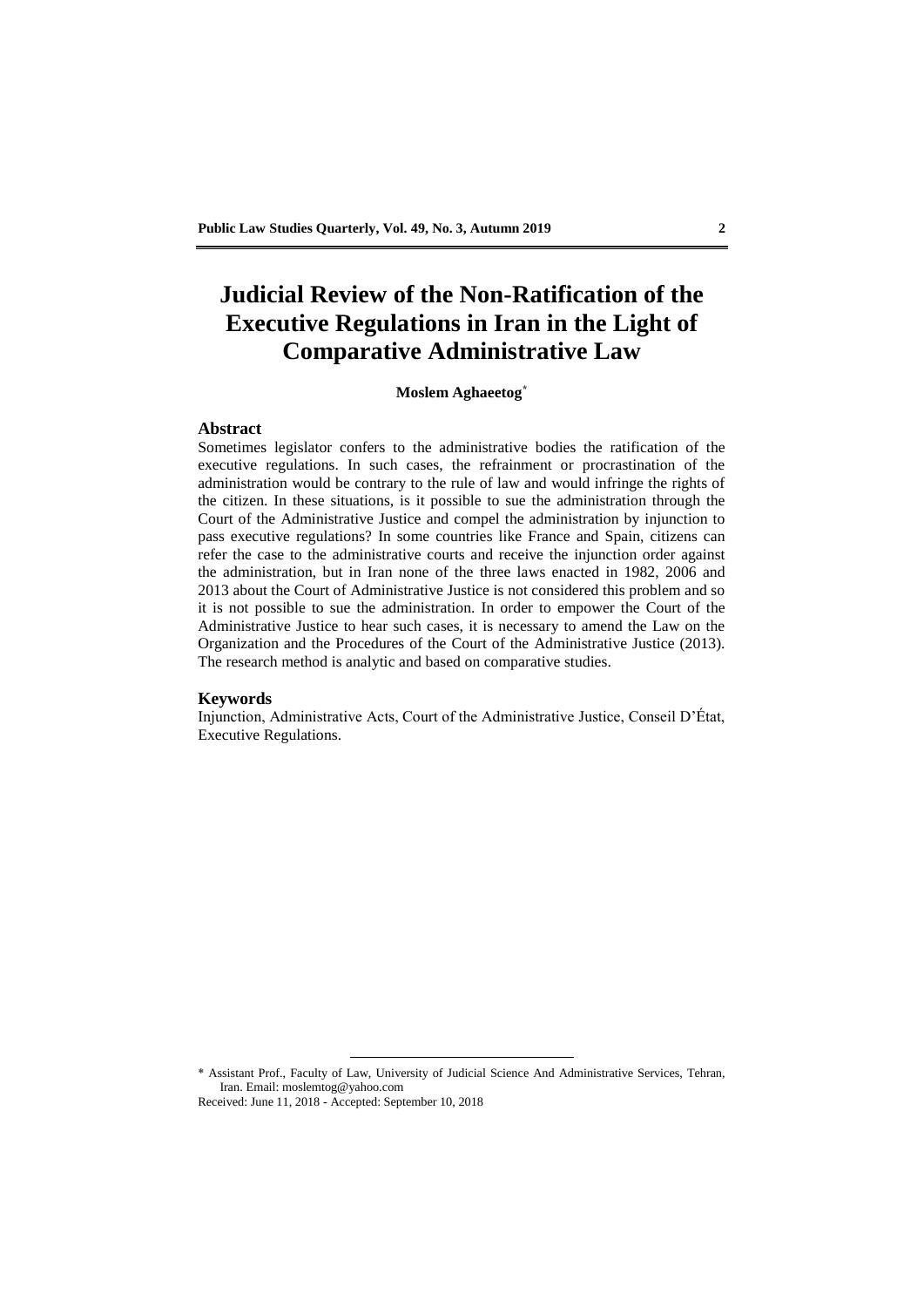### **Immunity of Iranian Military Advisers in Iraq and Syria**

**Hossein Rezazadeh1\* , Elham Aminzadeh<sup>2</sup>**

#### **Abstract**

Following the start of the internal war in Syria and its expansion to Iraq, the Iranian government sent its military advisors to these countries on invitation of the Iraqi and Syrian governments. Therefore, their presence was following the consent and invitation of the host government and under international law. The main issue in this article is the immunity of Iran's military advisors to the courts of host governments. According to the Convention on Special Missions that nowadays accepted as international customary, International Law Commission draft about Immunity of State Officials from Foreign Criminal Jurisdiction and the existence of numerous military contracts, in which refer to the military advisors immunity (which are part of the armed forces), Iran's military advisors should be immune from the Iraqi and Syrian courts.

#### **Keyword**

Military Contracts, International Law Commission, Military Advisors, Immunity, Special Mission Convention.

<sup>1.</sup> Ph.D. Student in International Law, Faculty of Law and Political Science, University of Tehran, Tehran, Iran (Corresponding Author). Email: h.rezazadeh69@yahoo.com

<sup>2.</sup> Associate Prof., Department of Public Law, Faculty of Law and Political Science, University of Tehran, Tehran, Iran. Email: eaminzadeh@ut.ac.ir

Received: October 28, 2017 - Accepted: January 8, 2018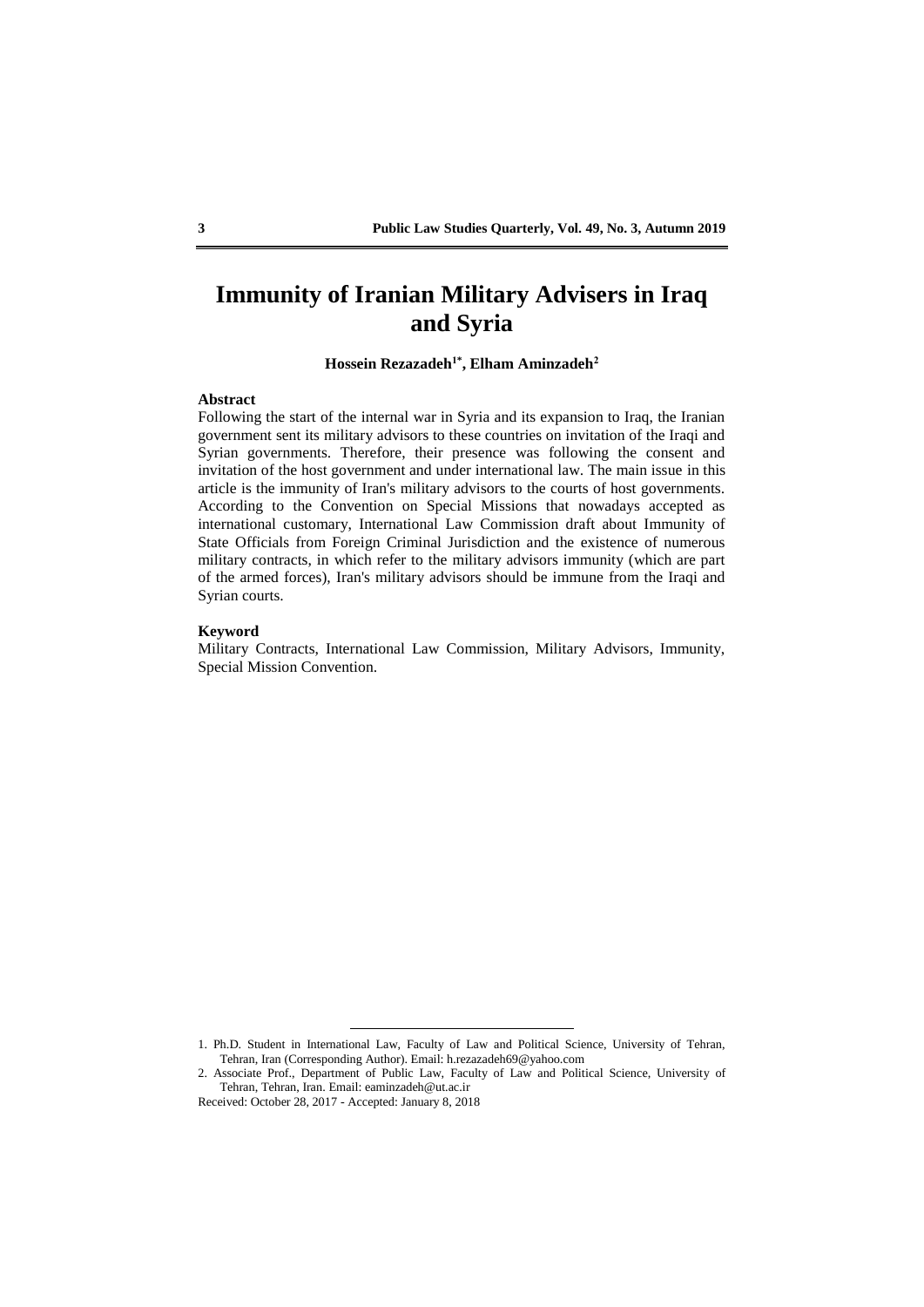# **Legal Assessment of Organizational Structure and Functions of Competition Council**

**Abbas Sheikholeslami<sup>1</sup> , Omid Ebrahimi2\***

#### **Abstract**

At the time of market failure, competition policy and intervention of competition rights institutions are inevitable. The establishment and recognition of "Competition Council" under Article 53 of Law on Implementation of General Policies of Principle 44 of the Constitution, providing duties and powers for that as well as the presence of high-ranking judges with special powers among its members, expresses legal and institutional support of Iranian legislative to values and the requirements of free-market economy and fair competition. Although most of its members are governmental, the presence of a small number of private sector representatives, lack of legislative support for the principle of independence of the Council and its decisions, the relative heterogeneity of the prohibitions and legal prohibited cases, interference with the duties and powers of the Council with other legal entities and the practical ambiguities related are great obstacles in the way of objective realization of its goals.

#### **Keywords**

Competition Law, Competition Policy, Competition Council, The Act of Article 44, Institution.

<u>.</u>

<sup>1.</sup> Associate Prof., Faculty of Law, Political Science and Foreign Languages, Islamic Azad University, Mashhad Branch, Mashhad, Iran. Email: dr.sheikholeslami@gmail.com

<sup>2.</sup> . Ph.D. Student in Criminal Law and Criminology, Department of Criminal Law and Criminology, Faculty of Law and Political Science, Islamic Azad University, Nahafabad, Iran (Corresponding Author). Email: omidebrahimi1364@gmail.com

Received: November 21, 2017 - Accepted: March 18, 2018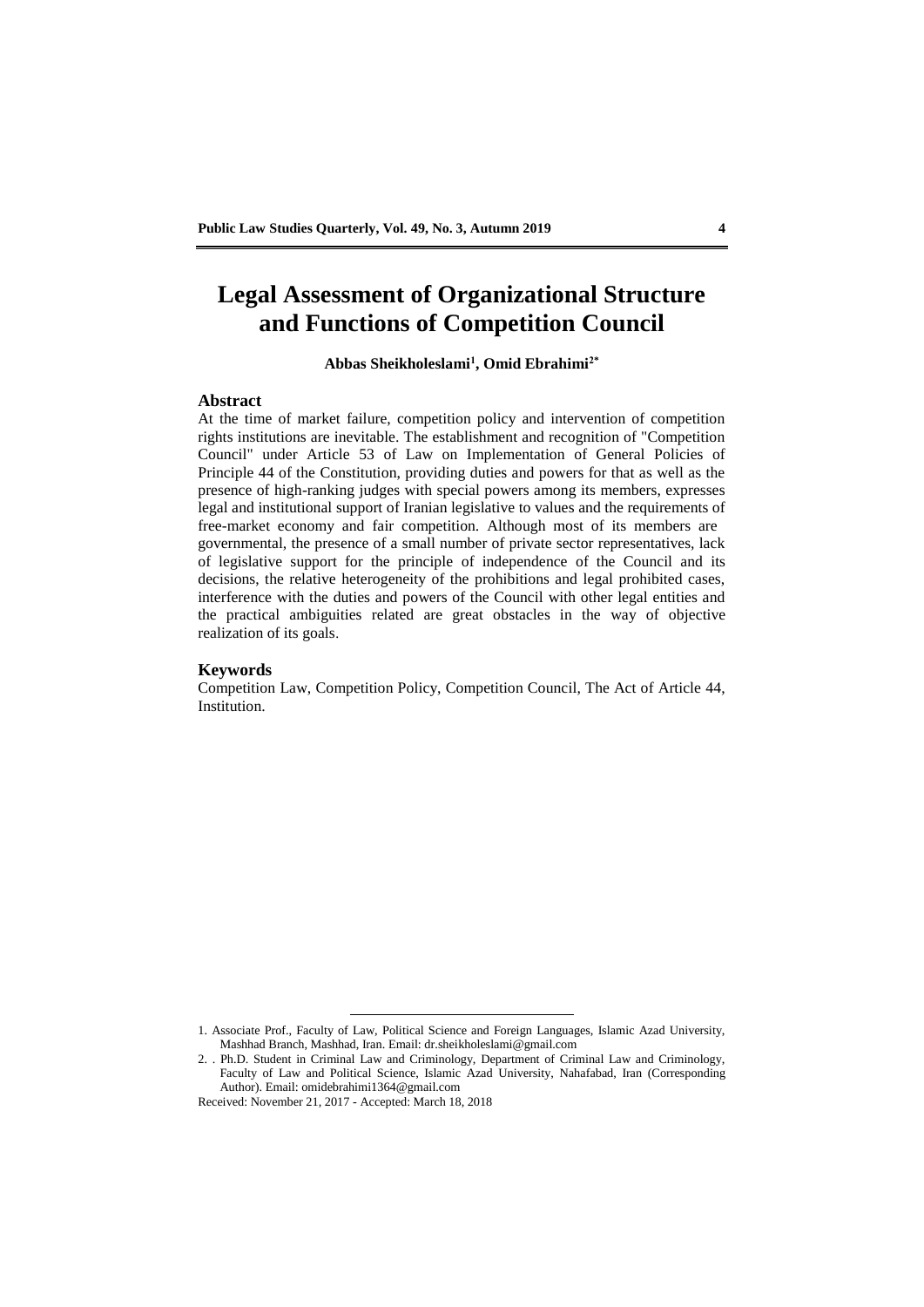### **Military Necessity as an Exception in Law of Armed Conflicts**

**Valiollah Noori<sup>1</sup> , Seyed Ghasem Zamani2\* , Masoud Raei<sup>3</sup>**

#### **Abstract**

Military necessity is an important concept in both *Jus ad Bellum* and *Jus in Bello*. *Jus ad Bellum* refers to the legal norms which restrict the circumstances in which States can resort to the use of force, while *Jus in Bello* refers to the placing of limits on how hostilities are conducted. In the past, it was often claimed that a belligerent party is at liberty to deviate from the law of international armed conflict. This claim, which means that military necessity is superior to the law, is now completely defunct. At present, it is indisputable that if 'necessity knows no law', then there is no law. Military necessity can only be considered as an exception to the humanitarian rules, but of course, there are some requirements for this exception that military necessity cannot be achieved without them.

#### **Keywords**

Exception, Additional Protocol I 1977, Law of Armed Conflicts, Military Necessity, Military Objective.

<sup>1.</sup> Department of Law, Islamic Azad University, Najafabad Branch, Nahafabad, Iran. Email: valiollah.n@gmail.com

<sup>2.</sup> Department of Law, Islamic Azad University, Najafabad Branch, Nahafabad, Iran (Corresponding Author). Email: drghzamani@gmail.com

<sup>3.</sup> Department of Law, Islamic Azad University, Najafabad Branch, Nahafabad, Iran. Email: masoudraei@yahoo.com

Received: August 30, 2016 - Accepted: January 2, 2017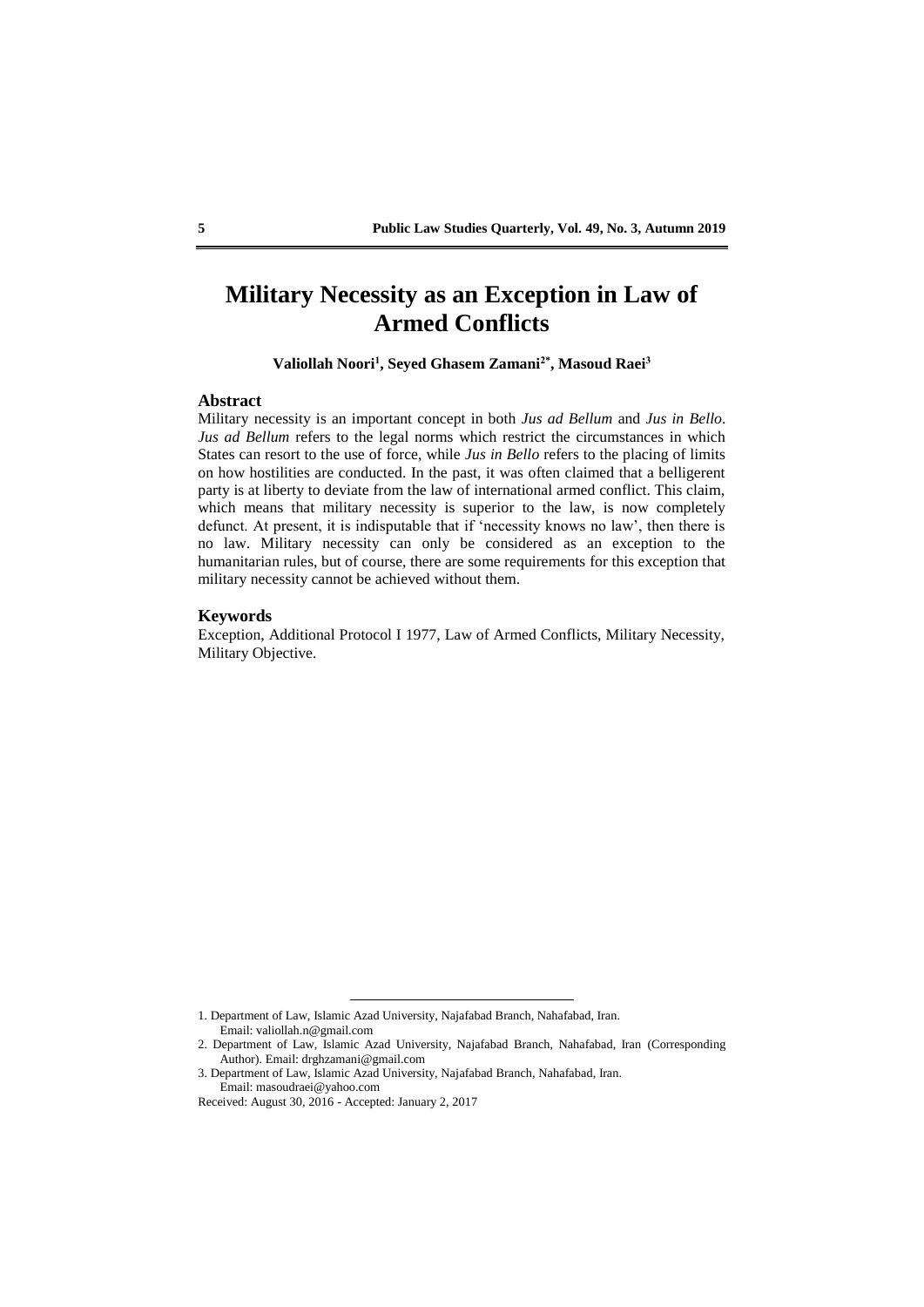# **The Genealogy of the Basics of Right and Assignment and their Effects in Legal Positivism (Case Study of the Concept of Legal Justice)**

#### **Mohammad Javad Javid<sup>1</sup> , Mohammad Mahdi Khosravi2\***

#### **Abstract**

Applying formal and material objective derived from philosophical foundations of positivism, on human law, which are framed based on authenticity of feeling and the possibility of experimental observation on the one hand and on the differentiating the realms of objective truths and negating the possibility of rational knowledge of legislation and practical wisdom on the other hand, has formed the frame of rights and duties released from all kinds of ideological value constraints and commitment to the closed circle of mankind's will and commands without being able to move out to its own supernatural. Preventing the inconsistency between the two abovementioned issues will reduce positivism, as a formalist theory based on the conventional-lingual analysis method to a Kelsen-Hume(ic) expression and therefore it has consequently encountered to relativism and inaccuracy. Accordingly, the concept of justice in public law has been conceptually transformed into the characteristics of having no criteria, personalization and being separated from the positive law. Nevertheless, the existing fallacies through ordering the introduction and uncommittable results have caused failure of the mentioned school through law and legal justice.

#### **Keywords**

Linguistic Analysis, Right and Assignment, Justice, Descriptivism, Justice, Materialism, Is and Ought.

<sup>1.</sup> Prof., Department of Public Law, Faculty of Law and Political Science, University of Tehran, Tehran, Iran. Email: jjavid@ut.ac.ir

<sup>2.</sup> Ph.D. Student in Public Law, Faculty of Law and Political Science, University of Tehran, Tehran, Iran (Corresponding Author). Email: mahdi.kh65@gmail.com

Received: September 20, 2017 - Accepted: March 18, 2018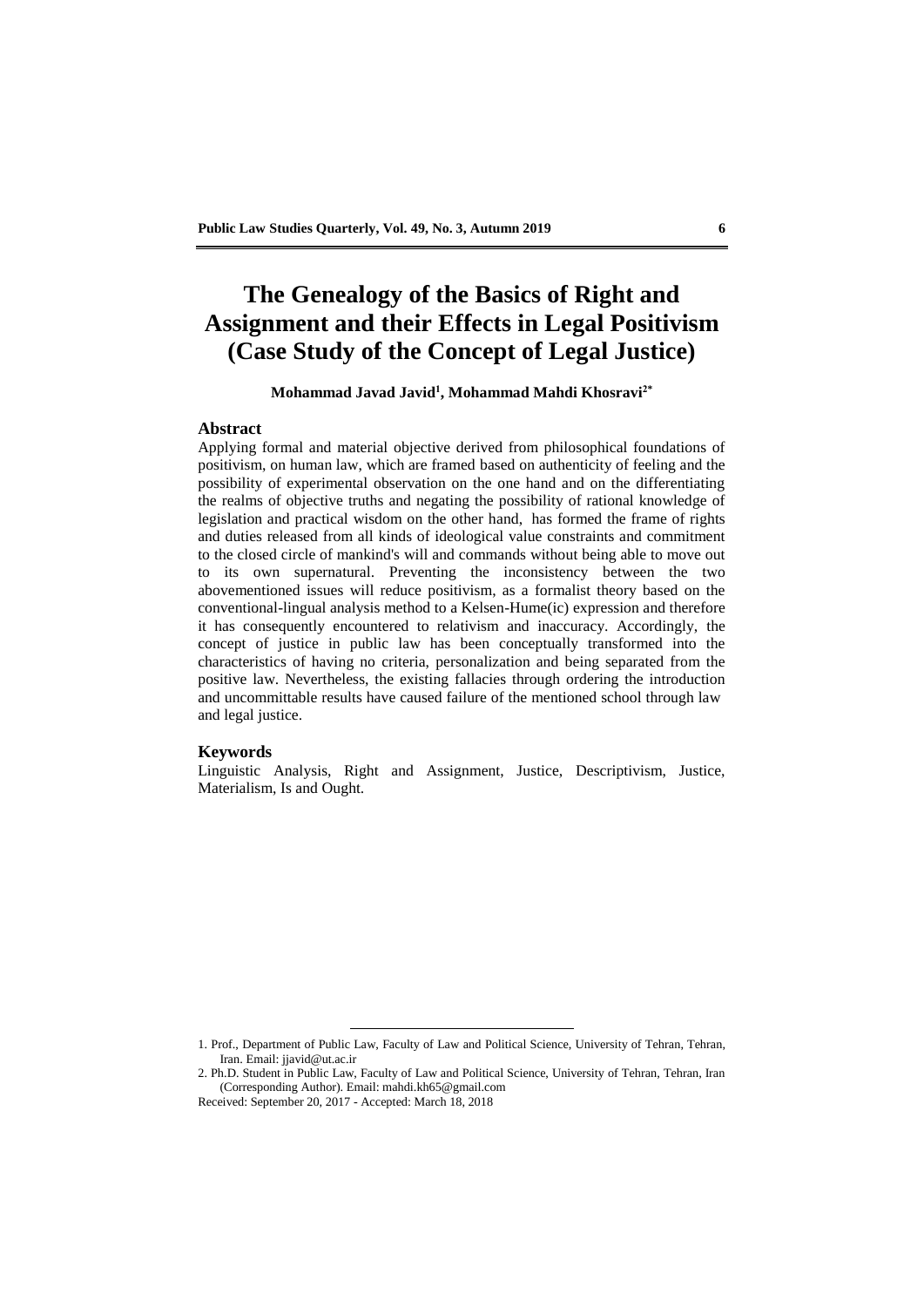# **The Case of Uganda in ICC; the Victory of Justice at the Price of Peace and State Sovereignty**

#### **Javad Salehi1\* , Hossein Aghai Janat Makan<sup>2</sup>**

#### **Abstract**

The State of Uganda has referred the situation of the Ugandan rebels to the International Criminal Court after failing to defeat the LRA militants and failing to conduct peace talks with them. Rebel leaders returned to the negotiating table under new circumstances expedient to continue peace talks with the government of Uganda. The Ugandan State welcomed the situation, but rebels conditioned the signing of a final peace treaty on the extradition from the ICC and the revocation of the rebel leaders' order. The Ugandan State has responded to the demand by signing a final peace deal and accepting traditional justice mechanisms. While the Ugandan State was preparing to launch a domestic trial of rebel leaders, the preliminary court was admitted the case to the ICC and considered itself competent. With this approach, the preliminary court has shown that justice is more important to him in the struggle for peace and justice, and no case can be stopped or revoked without the provisions of the Statute of the ICC.

#### **Keywords**

Struggle between Peace and Justice, LRA Rebels, International Criminal Court, Uganda.

<sup>1.</sup> Assistant Prof., University of Payame Noor, Tehran. Iran (Corresponding Author). Email: javadsalehi@pnu.ac.ir

<sup>2.</sup> Associate Prof., Department of Law, Shahid Chamran University, Ahvaz, Iran. Email: housein\_aghaei@yahoo.com

Received: February 1, 2017 - Accepted: May 8, 2017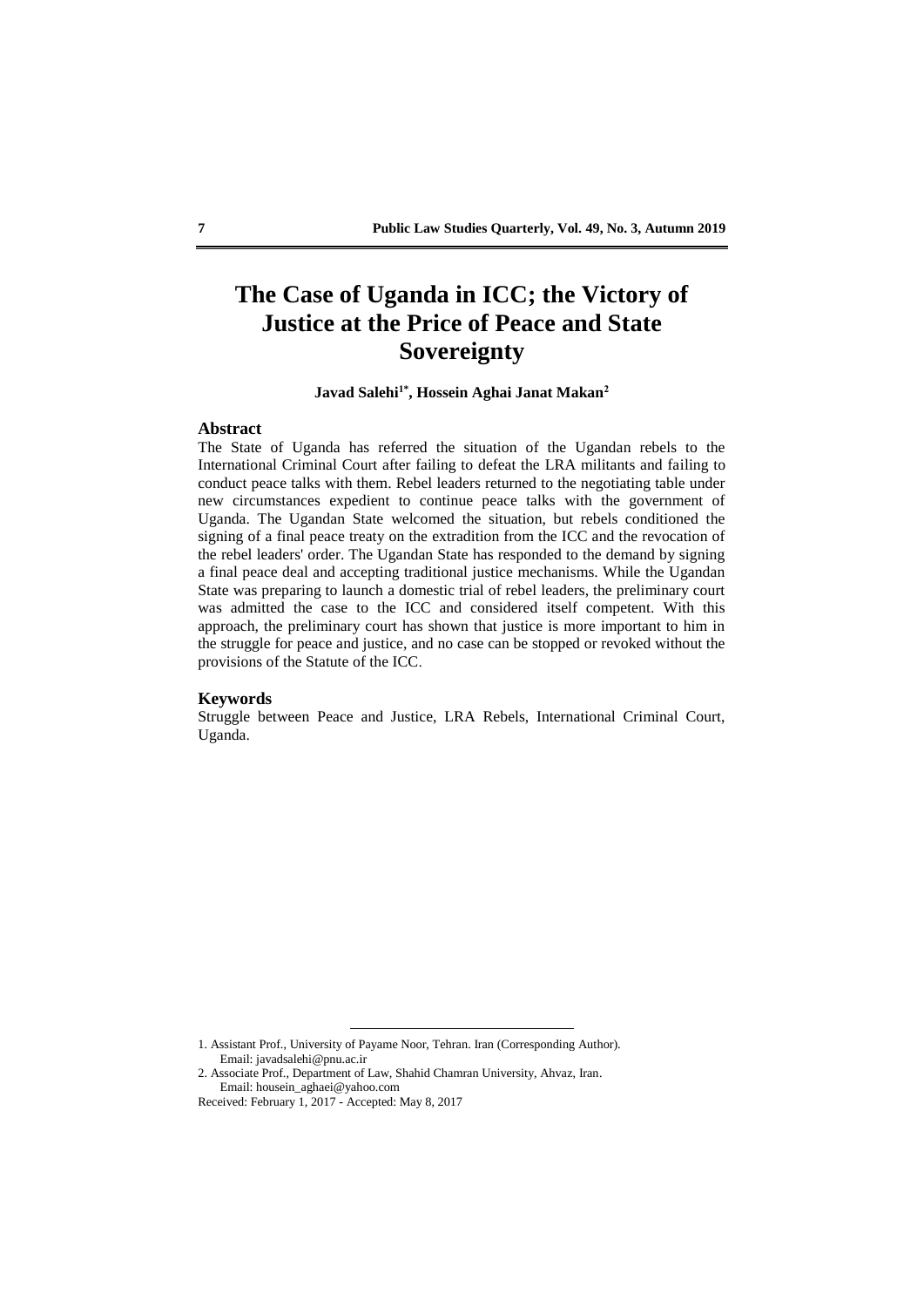### **Norm in the Context of Legal and Social Order**

**Seyed Ebadelah Jahanbin1\* , Aliakbar Gorji<sup>2</sup>**

#### **Abstract**

In the imperative orders (moral order, social order, legal order and the political order) norm has its own meaning that having diversity in concept, each has its own definition in the objective process. Social sciences and law, as the knowledge of imperative science, have their own orders that in the process of creating social and legal order, "Norm" is the practice standard and the basis of social and legal order formation. Since the legal order is like a garment that covers social order stature and must interact with each other, measured knowledge of propositions and the cornerstone of the two disciplines should be presented. Considering the importance of cognition of norm in the social and legal orders- in the context of the science of sociology and law –it is necessary to explain the nature, compare the characteristics and components of creating norms and reliability (longevity) of them in different fields, as well as to review and to check conformity of them. In this paper, with documentary method and analytical-comparative approach, quiddity of norm is contemplated and the concept, origin and substantive and procedural properties of norm are analyzed in the context of the social and legal order and their similarities and differences are explained.

#### **Keywords**

Social Grammar, Legal Grammar, Order, Norm, Normative Geometry.

<sup>1.</sup> Ph.D. in Public Law, University of Shahid Beheshti, Tehran, Iran (Corresponding Author). Email: ebadjahanbin@gmail.com

<sup>2.</sup> Associate Prof., Faculty of Law, University of Shahid Beheshti, Tehran, Iran. Email: gorji110@yahoo.fr

Received: August 9, 2016 - Accepted: October 2, 2017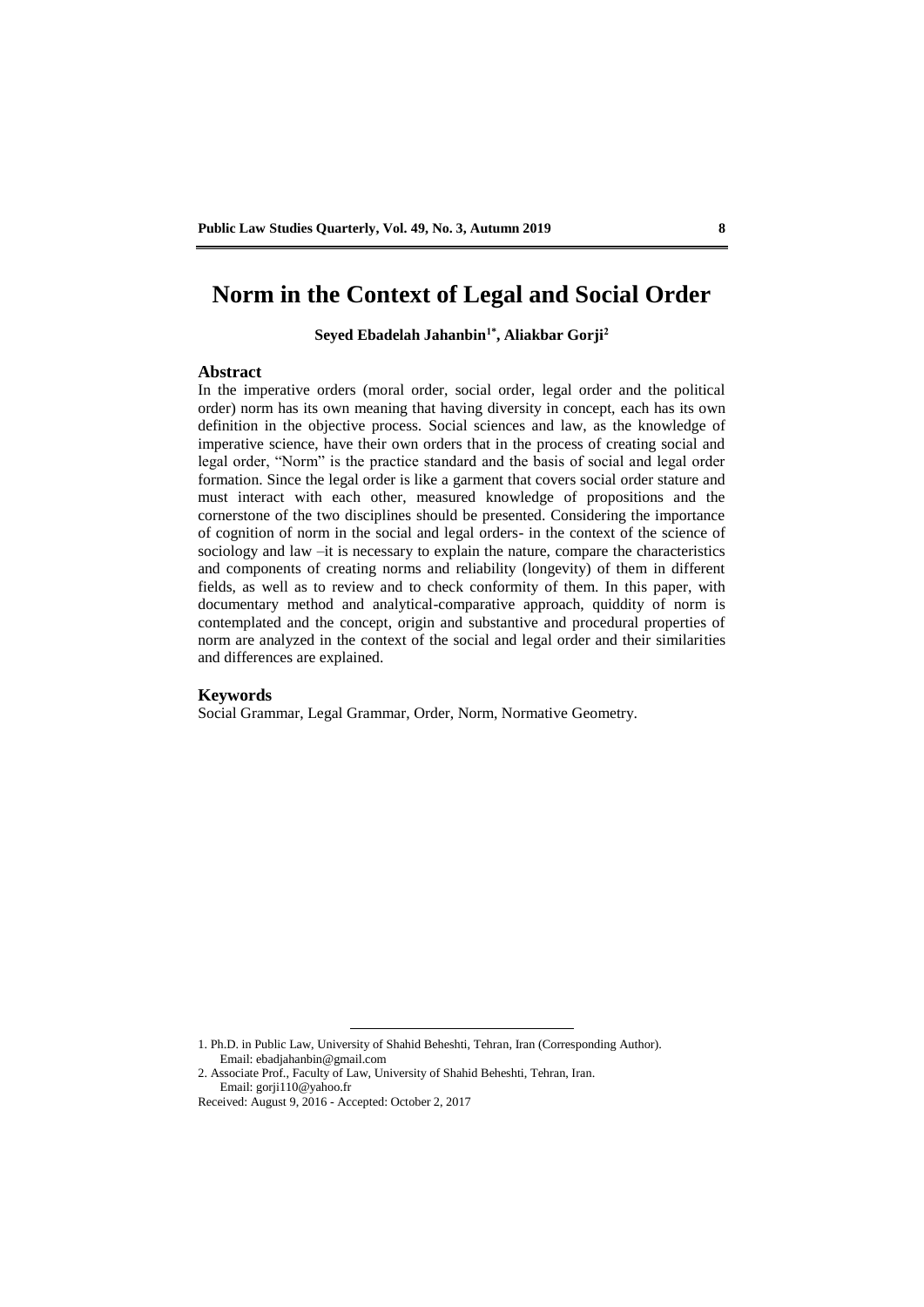### **The Mutual Effect on National Criminal Courts Decisions and International Criminal Courts under** *Ne bis in idem*

#### **Mohammad Abangah<sup>1</sup> , Mohammadali Mahdavi Sabet2\* , Mohammad Ashouri<sup>3</sup> , Mohammadali Ardebili<sup>4</sup>**

#### **Abstract**

The prerequisite of judicial security or justice is that no one to be prosecuted or punished more than once for a unique crime or misconduct. *Ne bis in idem* is one of the most important criminal procedures rules in local legal jurisdiction which has been entered into international law and has a special status. This rule has been explicitly mentioned in the statute of the international criminal tribunals including temporary, ad-hoc and permanent ones. Due to the preference of international jurisdiction rather than internal jurisdiction and assumption or possibility of impartial and free of undue influence proceedings, the orders of international tribunals shall absolutely be obeyed by national tribunals; but the reverse manner is not absolute and if a Government proceed against the international accusations of a person in national tribunal, the international criminal tribunals can re-trial the latter again under specific conditions. The reason is nothing except preservation of some of the most significant qualifications of impartial jurisdiction and prevention form perpetrators of gross international crimes to be remained unpunished. However, by expanding the basis of retribution and renewed punishment because of the international society circumstances, and existed conflict between national competency of governments and international tribunals, the question arises as to: passing sentence in national criminal tribunals based on some different conditions of criminalization of international crimes, rather than international tribunal (obviously international criminal tribunal), what effect does it have on the trial or proceeding of international criminal tribunal? It is clear from the statutes of the international tribunals that sentence based on such conditions has no effect on the re-trial by the tribunal. In the present research, the aforementioned rule from the perspective of the international tribunals' statutes with a view to Iranian laws has been analyzed in a descriptive-analytical way.

#### **Keywords**

Crime, Conduct, Ne bis in idem, National and International Criminal Courts.

<sup>1.</sup> Ph.D. Student in Criminal Law and Criminology, Department of Criminal Law and Criminology, Faculty of Law and Political Science, Islamic Azad University, Science and Research Branch, Tehran, Iran. Email: abangah20@yahoo.com

<sup>2.</sup> Assistant Prof., Department of Criminal Law and Criminology, Faculty of Law and Political Science, Islamic Azad University, Science and Research Branch, Tehran, Iran (Corresponding Author). Email: m\_mahdavisabet@srbia.ac.ir

<sup>3.</sup> Prof., Department of Criminal Law and Criminology, Faculty of Law and Political Science, Islamic Azad University, Science and Research Branch, Tehran, Iran. Email: ashouri\_mohammad@yahoo.com

<sup>4.</sup> Prof., Department of Criminal Law and Criminology, Faculty of Law, University of Shahid Beheshti, Tehran, Iran. Email: m-ardebili@sbu.ac.ir

Received: November 22, 2017 - Accepted: March 18, 2018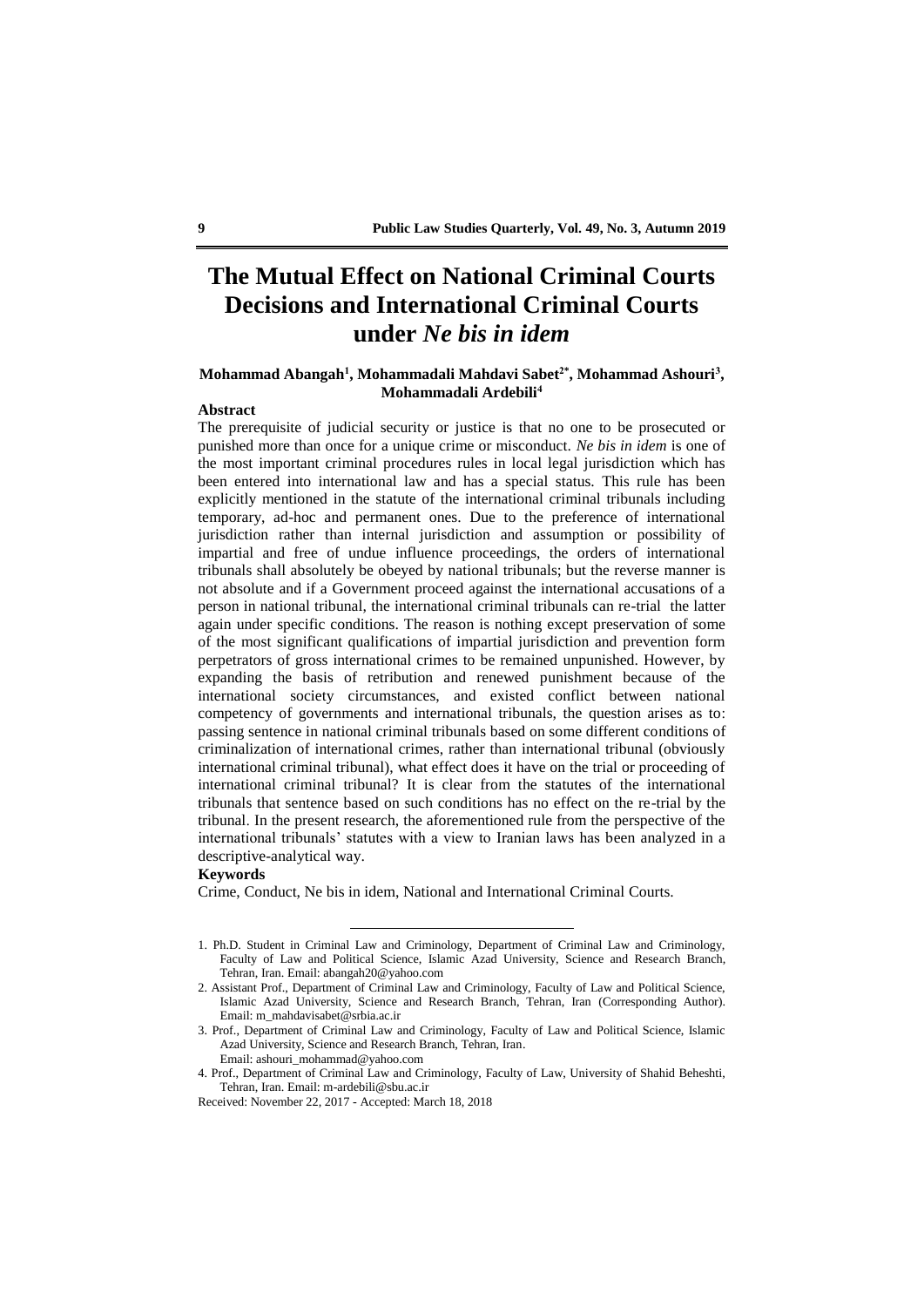# **Environmental Liability System in the EU with Due Consideration to the 2004 Directive**

**Massoud Alizadeh<sup>1</sup> , Seyed Mahmood Yousefzadeh<sup>2</sup> , Farhad Bagheri3\***

#### **Abstract**

Environmental law in the EU is one of the most comprehensive and concrete environmental laws in the world. The legislative system on environmental issues in the EU incorporates a series of principles, regulations and directives which not only must be observed by the EU's institutions, legal and natural persons but also have to be taken into account in all policies of the EU. So the liability law of breach of these laws and principles has been arranged strictly. In this contribution, we intend to establish Persian literature on this topic and also, in an analytic-descriptive manner, we will study the dominated principles on the liability of persons and States in preservation of environment in the EU. To do so, first, we skim through the liability of the EU essential principles, after that, we study the content and context in the 2004 directive and in the last part we will analyze the method of implementation and success of this directive in fulfilling its objectives.

#### **Keywords**

Environmental Damage, Polluter, EU Law, Directive, Liability.

<sup>1.</sup> Assistant Prof., Faculty of Law, University of Payame Noor, Garmsar Branch, Garmsar, Iran.

<sup>2.</sup> MA. Student in International Law, Kharazmi University, Tehran, Iran.

<sup>3.</sup> Ph.D. Student in International Law, Faculty of Law, University of Shahid Beheshti, Tehran, Iran (Corresponding Author). Email: farhadbagheri69@ut.ac.ir

Received: March 2, 2018 - Accepted: March 18, 2018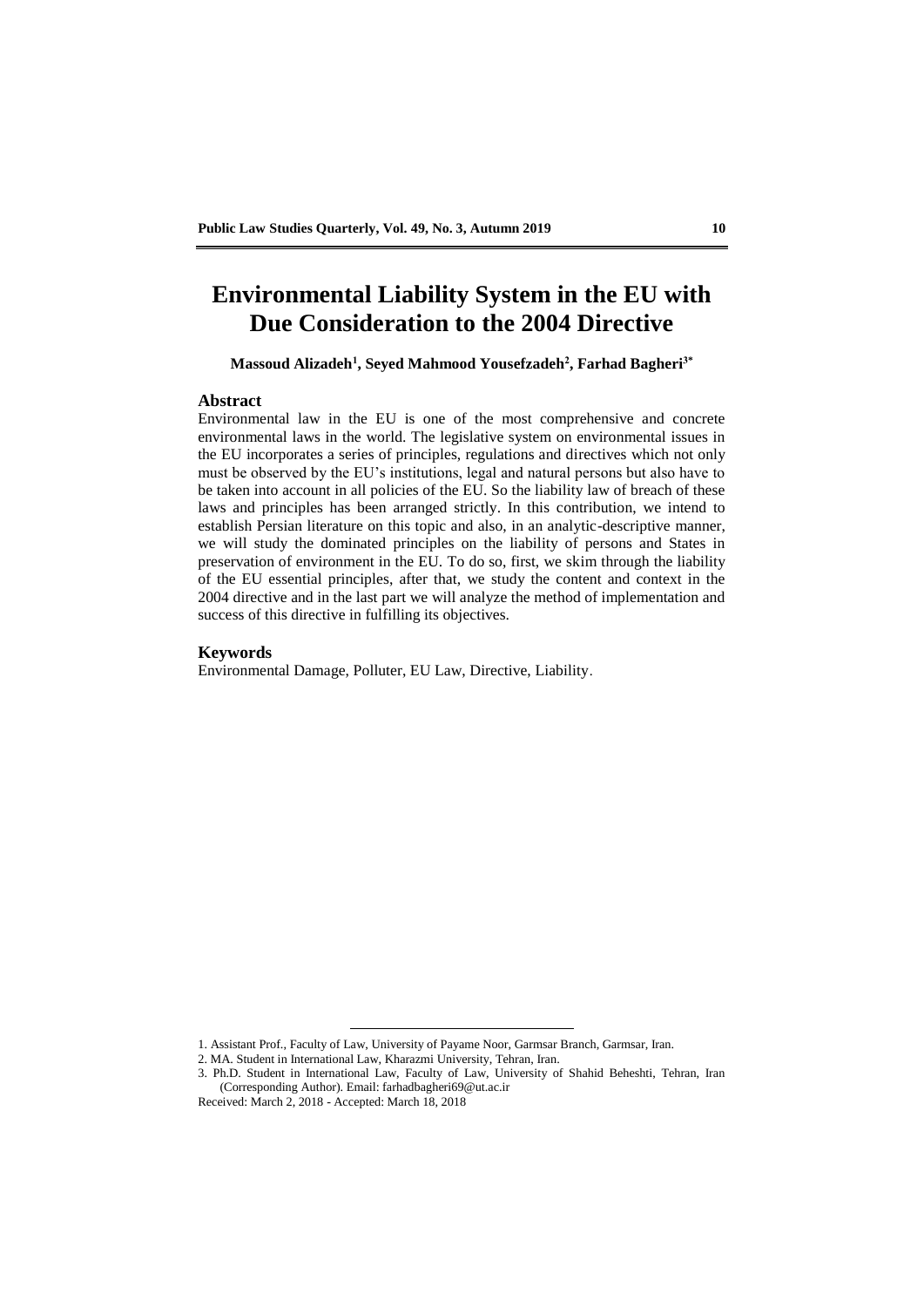# **Margin of Appreciation of the Enforcement of the Security Council Sanctions Resolutions: A Case Study of Iran**

**Siamak Karamzadeh1\* , Abdollah Abedini<sup>2</sup>**

#### **Abstract**

United Nations Security Council (SC) resolutions adopted under Chapter VII of the UN Charter are binding. Whenever SC adopts a resolution under Chapter VII, it will consider significant situations indicated in article 39 and in order to reach to this end, requesting the mere final result from addressees of the resolutions. In this regard, UN member States to enforcement the resolutions select their own available means to achieve the goal of the resolution. Whether and to what extent member States the margin of appreciation to enforce the SC decisions have, would be the main point of this paper which, in turn, will be analyzed from the SC resolutions, States practice and case law perspective with emphasis on sanctions stipulated by SC on Iran.

#### **Keywords**

Iran, Margin of Appreciation, Case Law, States Practice, Security Council Resolutions.

<u>.</u>

<sup>1.</sup> Assistant Prof., Department of Law, Faculty of Human Science, University of Shahed, Tehran, Iran (Corresponding Author). Email: skkaramzadeh@gmail.com

<sup>2.</sup> Ph.D. in International Law, Faculty of Law and Political Science, University of Tehran, Tehran, Iran. Received: November 21, 2018 - Accepted: March 11, 2019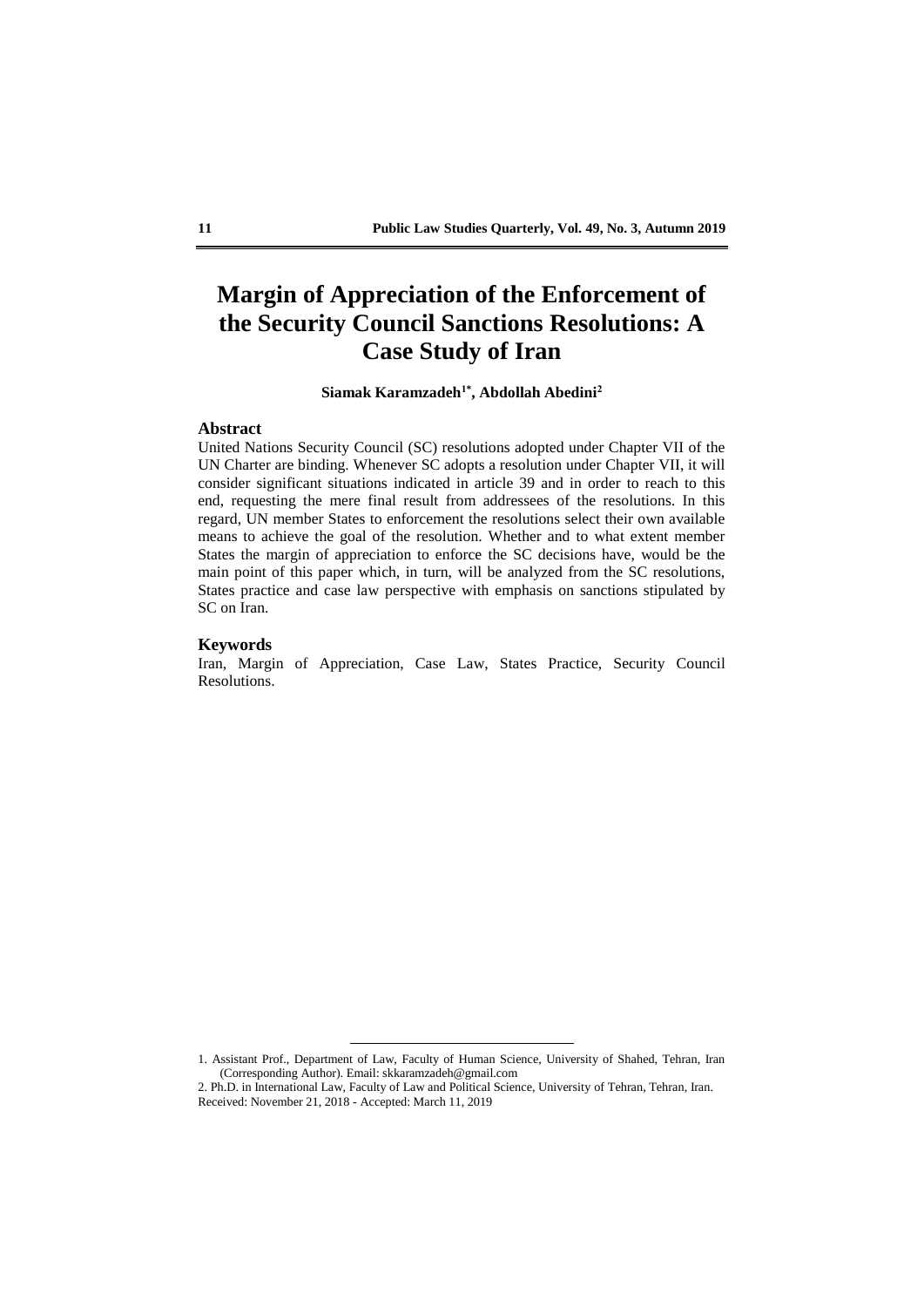# **EU Human Rights Mechanism in Transnational Interactions, from Theory to Practice**

#### **Mahzad Saffarinia\***

#### **Abstract**

This paper aims to provide an accessible and primarily descriptive introduction to the issue of respect for human rights as a general objective of the EU's external action. We are seeking to answer this question, whether the human rights measures and instruments of the EU is harmonized and without complicated or EU is suffering from inclusion and integrity. Because of the value of human rights in the Union, all the mechanisms of this organization which involved in some way, have addressed the issue of human rights in a way that instead of creating a coherent system in this field, new rules and actors have been added. They caused the complexity of the mechanism involved. European instruments and diplomacy for transnational interactions is not a political tool but the EU also has to apply legal requirements in transnational interactions.

#### **Keywords**

EU Political and Legal Instruments, EU, Transnational Interaction, Human Rights, Human Rights Foreign Policy, EU Human Rights Mechanisms.

\* Ph.D. in International Law, Faculty of Law and Political Science, Alborz Campus, Tehran, Iran. Email: mahzad\_saffarinia@yahoo.com Received: January 2, 2018 - Accepted: March 18, 2018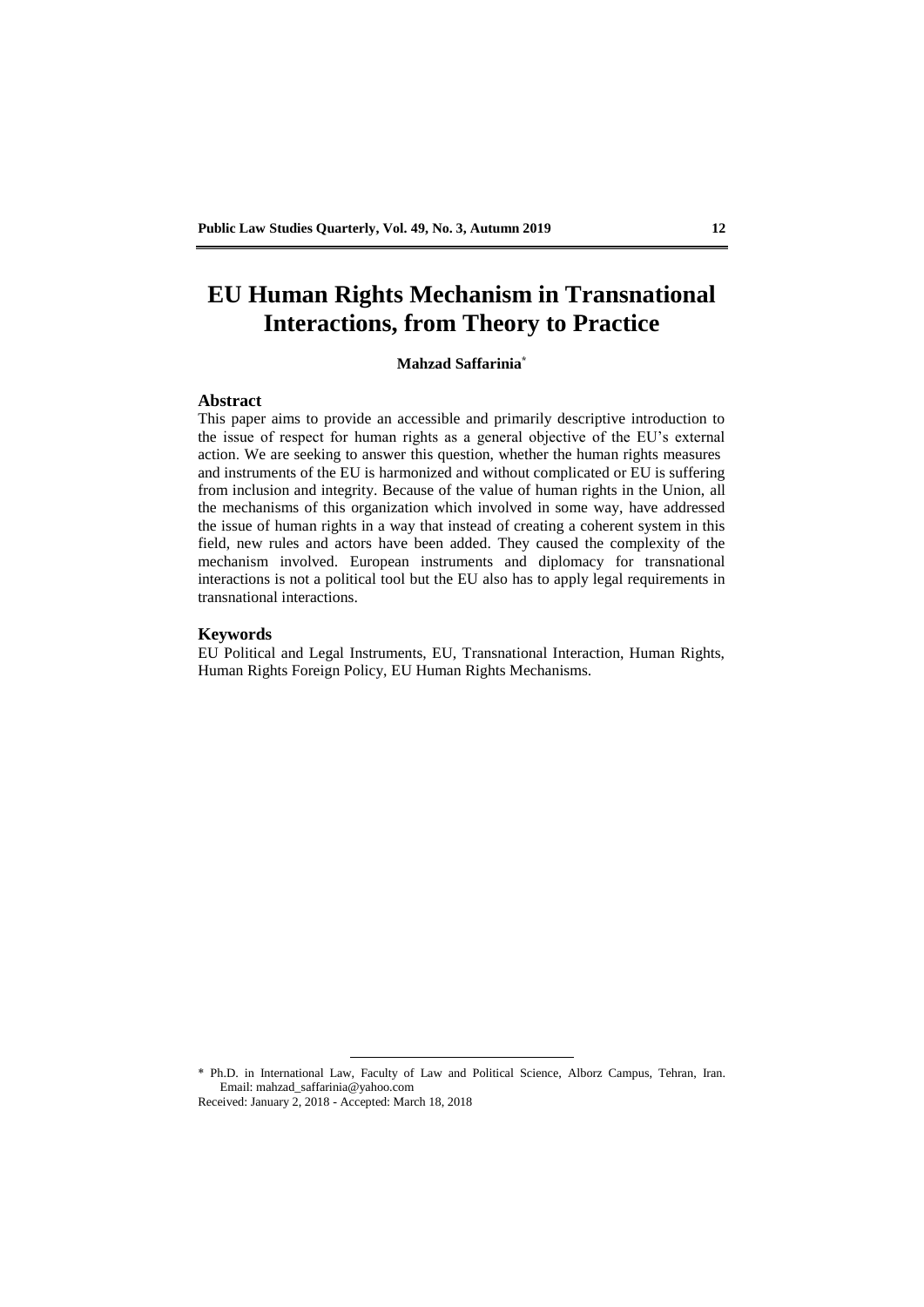### **The Legal Status of Activities Affecting Underwater Cultural Heritage**

**Mohammad Razavirad<sup>1</sup> , Janet Blake2\***

#### **Abstract**

Although much of the information derived from underwater remains is the result of activities whose primary object has not been the protection of underwater cultural heritage, UNESCO's Convention on Underwater Cultural Heritage (2001), in principle, was not designed to address activities incidentally affecting underwater cultural heritage. Only article 5 of the Convention explicitly addresses this issue while these activities are implicitly referred to in several regulations. In maritime zones lying within 12 miles from the baseline, these activities are not subject to the provisions of the Convention and thus fall under the general provisions of the 1982 Convention. In those maritime zones beyond 12 miles, in practice, any activity may activate the reporting, notification and protection mechanisms of the treaty; there is no distinction between the types of state activities undertaken in these different maritime zones.

#### **Keywords**

Activities directed at UCH, Activities Affecting UCH, 1982 Convention on the Law of the Sea, UNESCO's 2001 Convention, Maritime Zones.

<sup>1.</sup> Ph.D. Candidate of Public International Law, Department of Public and International Law, College of Law and Political Science, Science and Research Branch, Islamic Azad University, Tehran, Iran. Email: mohammad\_razavi\_rad@yahoo.com

<sup>2.</sup> Visiting Professor, Department of Public and International Law, College of Law and Political Science, Science and Research Branch, Islamic Azad University, Tehran, Iran (Corresponding Author). Email: j-blake@sbu.ac.ir

Received: December 2, 2017 - Accepted: March 18, 2018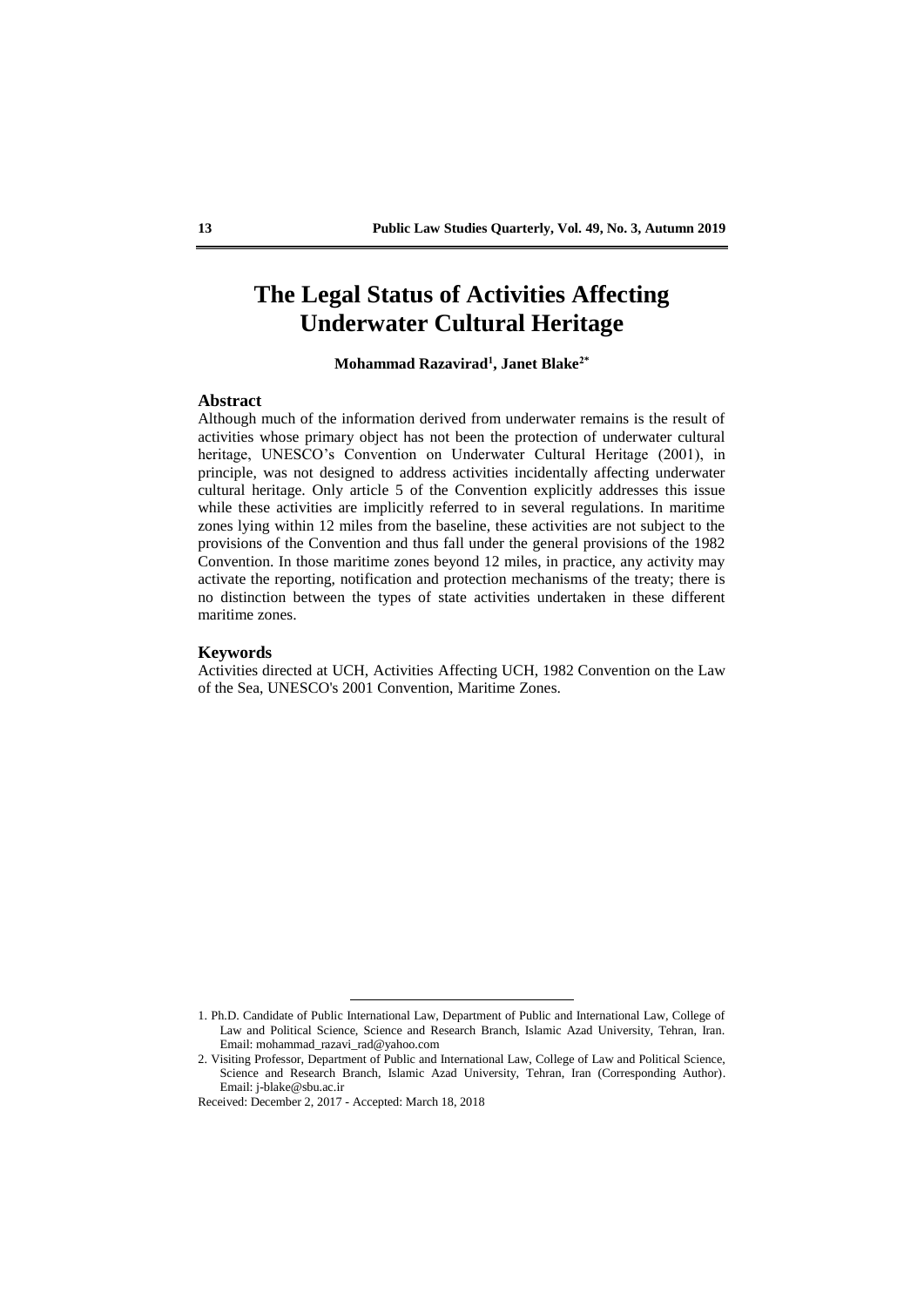### **Substance and Basis of Obligation to Ensure Respect Humanitarian Law on the View of Islam and International Law**

#### **Mostafa Fazaeli**\*

#### **Abstract**

In spite of normative development of international humanitarian law, ensuring respect and implementation of its rules and regulations is one of the main or the main challenge of this system. Although common article one of Geneva Conventions (1949), obliges all State members, not only to respect but also to ensure respect these Conventions, States practically do not welcome so much this requirement. This is while the interpretation of this obligation has been so controversial. Comparative study on the basis and nature of the obligation to ensure respect humanitarian law on the viewpoint of Islam and international humanitarian law is the subject of the present article. Analyzing facts and data available in legal sources, instruments and practices, based on principles, rules and norms of international law, make it possible to justify ensure respect obligation according to the model of Erga Omnes obligations. This is while there are more deep and basic roots and grounds for this obligation in Islamic thoughts and Shari'a. Some important Islamic principles like "Help and Protect Oppressed Peoples", "Collaborating for Accomplishing the Good" and "Enjoining Good and Forbidding Wrong" are concerned in this respect.

#### **Keywords**

Ensure Respect, Humanitarian Law, Islamic Law, International Law.

\* Associate Prof., Department of Public and International Law, Faculty of Law, University of Qom, Qom, Iran. Emails: m-fazaeli@qom.ac.ir, fazaeli2007@gmail.com Received: January 27, 2017 - Accepted: October 2, 2017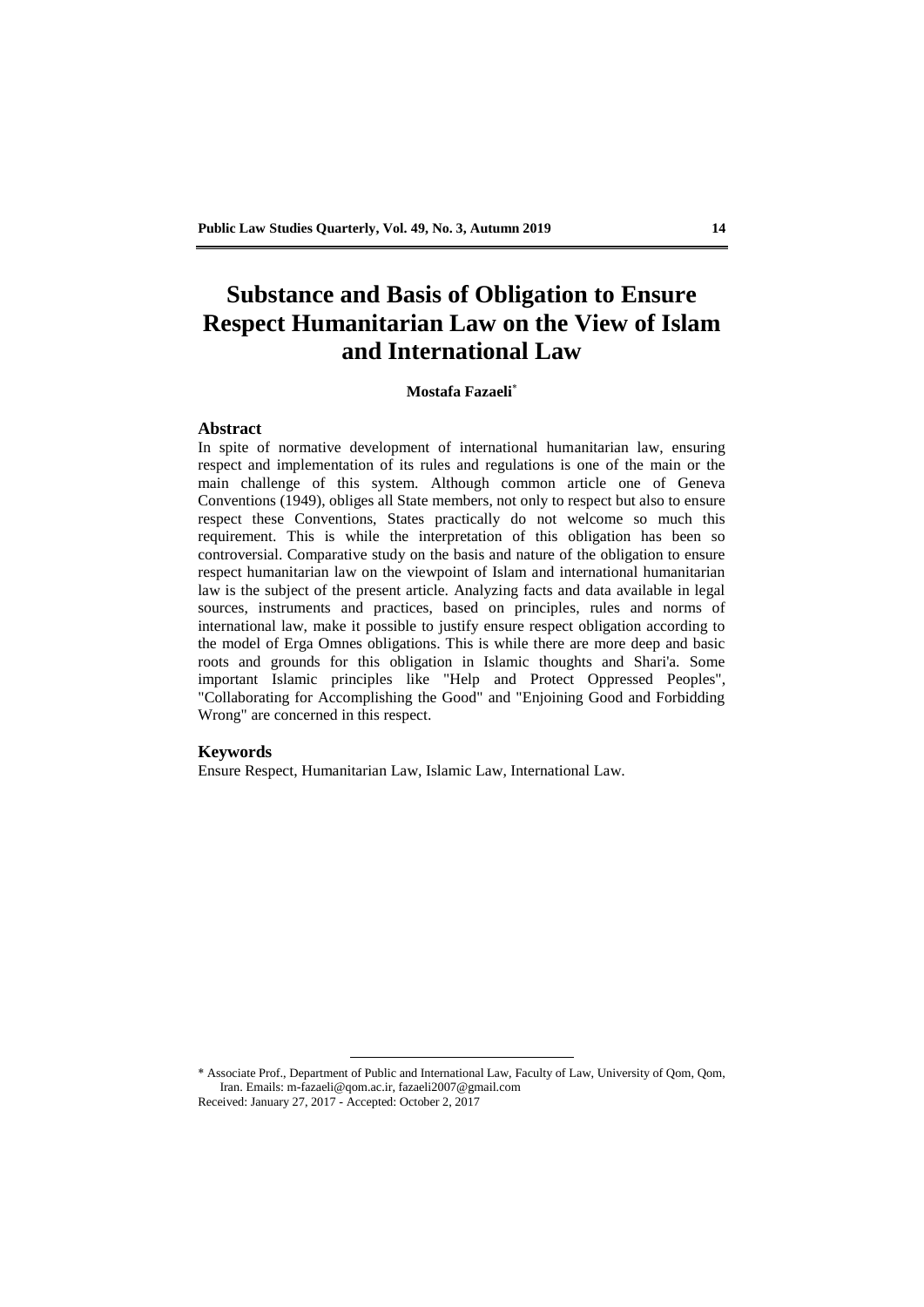### **Palestine, UNESCO and the Protection of the Cultural Heritage against Destruction from the Point of View of International Law**

**Maysam Haghseresht<sup>1</sup> , Alireza Arashpuor2\***

#### **Abstract**

Unique places and cultural property in the Palestinian territories have been subjected to destruction alongside Israeli Jewish policies. When cultural property is destroyed, the relationship between the past, the present and the future, and the historical identity disappears. In such a situation, the conflict between the imperatives of war on the one hand and the preservation of cultural heritage for future generations will lead countries with conflicting goals. On the other hand, in the current situation, the fundamental question is raised about how far the international human rights regime can preserve and protect cultural property appropriately during occupation, colonialism and armed conflicts? According to UNESCO's inherent duty to protect cultural property and heritage and also Palestine membership in this organization, this issue is becoming more and more important. Therefore, this paper seeks to ensure that, in view of the ongoing conflicts and acts of terrorism in Palestine against cultural property and heritage and deliberate actions beyond the Israeli military's imperative to destroy this heritage, examines the role of UNESCO and international law in preventing or reducing the destructive effects of these actions.

#### **Keywords**

UNESCO, 1954 Hague Convention, Palestine, Cultural Heritage, Historical Identity.

<sup>1.</sup> Department of International Law, Islamic Azad University, Najafabad Branch, Najafabad, Iran. Email: Mhaghseresht@gmail.com

<sup>2.</sup> Assistant Prof., Department of International Law, Islamic Azad University, Najafabad Branch, Najafabad, Iran (Corresponding Author). Email: rezaarashpour@gmail.com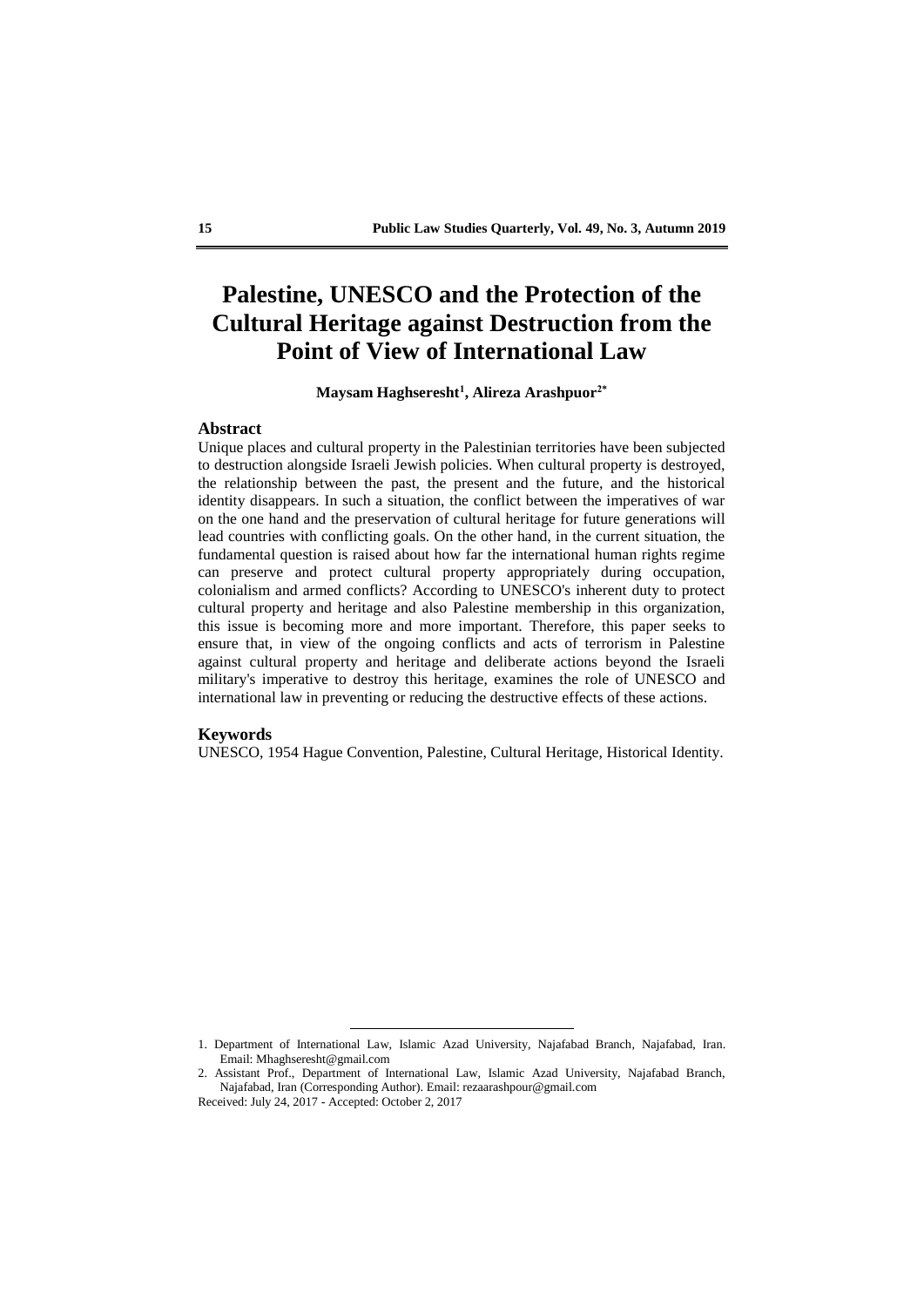# **Deprivation of Nationality of Bahraini Nationals from the Viewpoint of International Human Rights**

#### **Gholamali Ghasemi**\*

#### **Abstract**

Nationality is a description that determines a person's relation to a State. This relationship has political nature and each State determines its nationals according to this matter. However, by issuance of the Universal Declaration of Human Rights and other human rights instruments, the nationality became a fundamental right for individuals, furthermore, any deprivation of the nationality must be evaluated according to the principles of international human rights. From this perspective deprivation of nationality is forbidden and in exceptional cases it should be done based on law, otherwise this deprivation will be marked as arbitrary deprivation and contrary to international human rights. In this article, we have discussed the right to nationality and its deprivation under conventional laws and customary international law. Subsequently, we have assessed the deprivation of nationality for Bahraini Nationals. It seems, deprivation of Bahraini Nationals is an arbitrary deprivation and is breach of international commitments of State of Bahrain. It is necessary to adopt decisive measures by international organizations especially Human Rights Council, in order to stop this process and treatment of the State of Bahrain.

#### **Keywords**

Nationality, Deprivation of Nationality, Bahrain, Human Rights, International Law.

\* Associate Prof., Department of International Law, Faculty of Law, University of Qom, Qom, Iran. Email: g.ghasemi43@gmail.com Received: August 31, 2017 - Accepted: February 7, 2018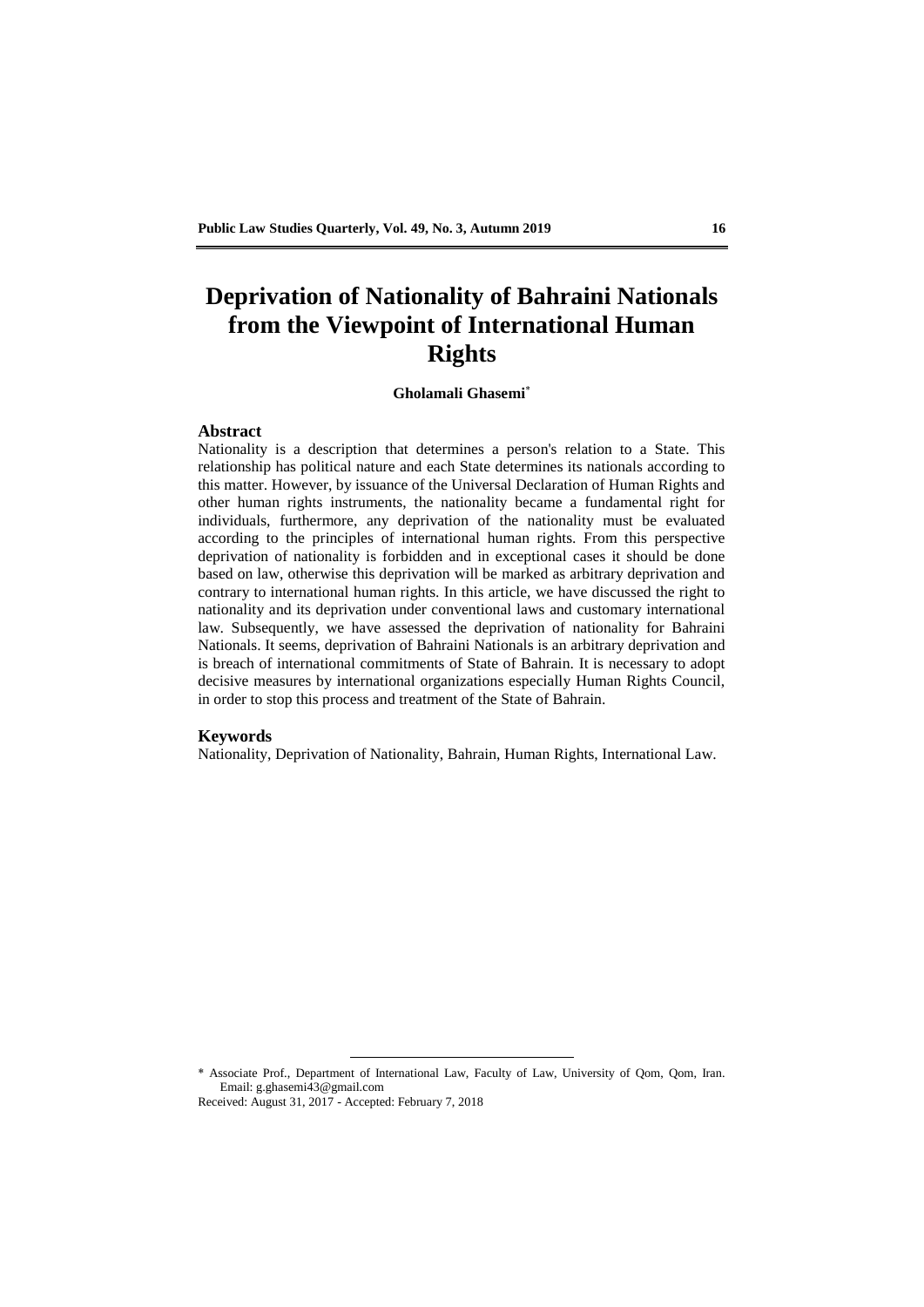### **The Right to Public Health in the Light of Development of Intellectual Property Enforcement Rules**

#### **Mostafa Bakhtiarvand1\* , Shiva Jamali Nezhad<sup>2</sup>**

#### **Abstract**

New trends in national and international levels indicate an ongoing development in the context of intellectual property enforcement. This development may affect public health of societies. Although border and customs measures play an important role in ensuring the movement of medicines and prevention of their counterfeiting and smuggling, their excessive expansion may make their movement and accessibility difficult. The paper aims at studying the negative implications of intellectual property enforcement development on reducing access to medicines. Pursuing the TRIPS-Plus trend by certain countries and conclusion of ACTA may have negative effects on the public health field. Making a balance in applying the enforcement as a new strategy, along with other intellectual property flexibilities may be a proper solution to improve access to medicines.

#### **Keywords**

Customs Measures, TRIPS-Plus, Counterfeit and Smuggle, Intellectual Property Enforcement, ACTA Agreement.

<sup>1.</sup> Assistant Prof., Department of Intellectual Property Law, Faculty of Law, University of Qom, Qom, Iran (Corresponding Author). Email: m.bakhtiarvand@qom.ac.ir

<sup>2.</sup> MA. in Intellectual Property Law, Faculty of Law, University of Qom, Qom, Iran.

Email: shivaa.jamali@yahoo.com

Received: October 30, 2017 - Accepted: January 8, 2018